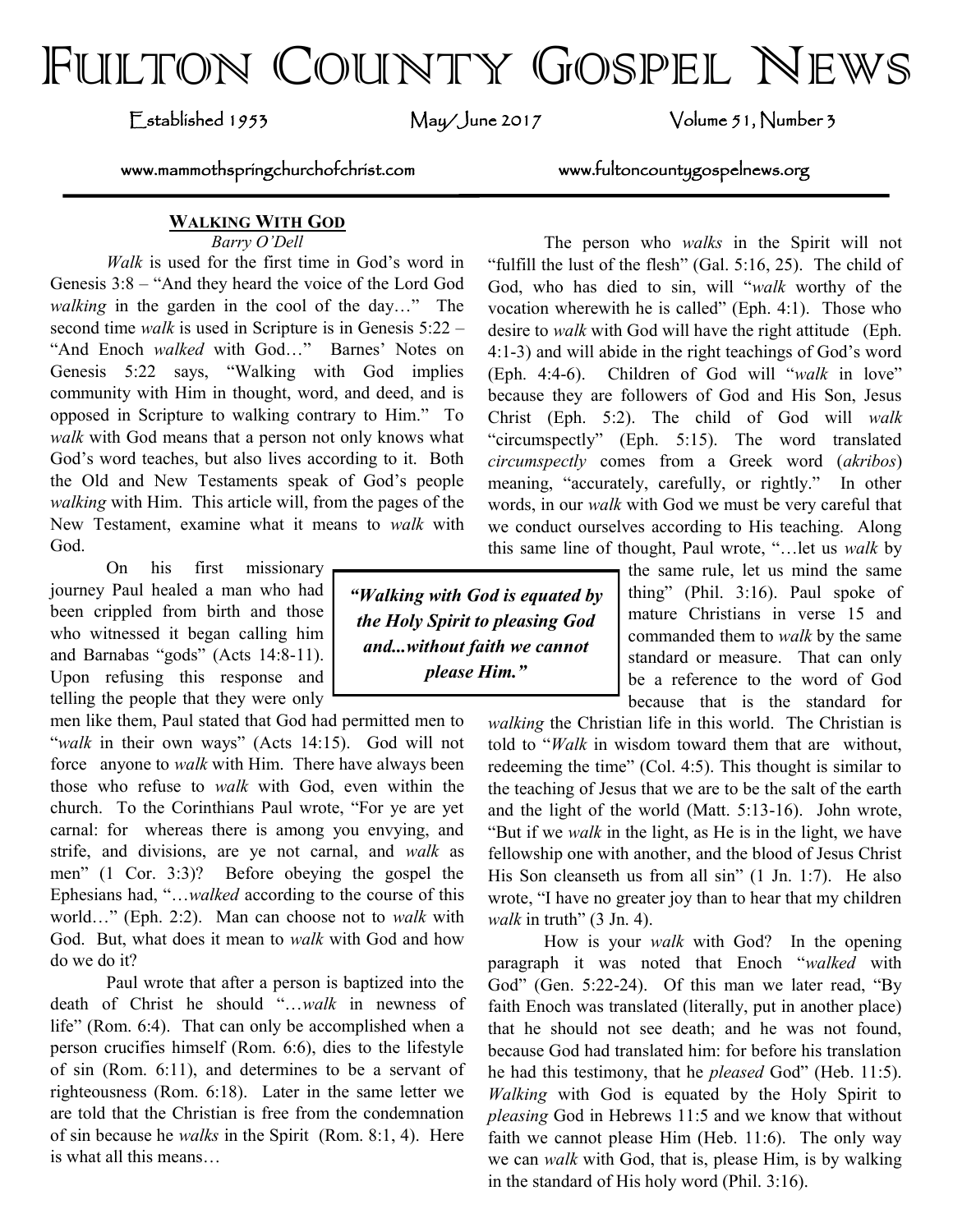## **GOSSIP AND THE CHILD OF GOD**

*Johnny O. Trail* Gossip is defined as "conversation about the personal details of other people's lives, whether rumor or fact, especially when malicious." For the most part, people do not want the intimate details of their lives revealed to every person around them. Things told in confidence—perhaps as a cry for help—should never be shared with other people.

How does one know if he should repeat something or not? Here are a few tests to aid in determining if something is worthy of sharing with another person. One good test regarding shared communication might be, "Would I want it said about me?" Another test might be, "Would this information be helpful or harmful if repeated?" A person might also ask, "Will it edify others if it is commonly known?" Finally, one might ask, "Does this information really need to be repeated?" Gossiping can be serious problem in the church. As God's people, we must seek to control our tongues. The Bible contains many passages about the manner in which we use our tongues. David wrote, "Keep thy

tongue from evil, and thy lips from speaking guile" (Ps. 34:13). He also wrote, "I said, I will take heed to my ways, that I sin not with my tongue: I will keep my mouth with a bridle, while the wicked is before me" (Ps. 39:1).

Oftentimes gossip has content that is uncertain or completely false. Psalm 52:2-4 tells us, "Thy tongue deviseth mischiefs; like a sharp razor, working deceitfully. Thou lovest evil more than good; and lying rather than to speak righteousness. Thou lovest all devouring words, O thou deceitful tongue." Gossip is often used to stir up controversy or create sensationalism. All lying, which can include some forms of gossip, needs to be done away with in our Christian walk. Solomon wrote, "These six things doth the LORD hate: yea, seven are an abomination unto him: A proud look, a lying tongue, and hands that shed innocent blood" (Pro. 6:16-17). Gossip does not have to be about things that are contrived or embellished. Gossip can be sensational talk about things that are completely true. Even when we are repeating things that are true, we need to be careful about the manner in which we use our tongues. We should heed the inspired advice of Solomon, "Whoso keepeth his mouth and his tongue keepeth his soul from troubles" (Pro. 21:23).

Gossip oftentimes circumvents the appropriate method of dealing with conflict in the Lord's church.

The first thing we are to do is approach the person who has done something to offend us. Matthew records that Jesus told us to contact our brother directly: "Moreover if thy brother shall trespass against thee, go and tell him his fault between thee and him alone: if he shall hear thee, thou hast gained thy brother" (Matt. 18:15). Instead of doing this, some want to talk about a person behind their back while sensationalizing the story to make them seem like the person who is at fault. Such behavior can create division in the Lord's church.

One does not know the complete story regarding the conflict that existed between Euodias and Syntyche, but their problems had reached the ears of the Apostle Paul. He wrote of the situation, "I beseech Euodias, and beseech Syntyche, that they be of the same mind in the Lord. And I intreat thee also, true yokefellow, help those women which laboured with me in the gospel, with Clement also, and with other my fellowlabourers, whose names are in the book of life" (Phil. 4:2-3). He urged the Philippian brethren to help those two women out of their conflicts. We need to understand that division,

*"The Bible contains many passages about the manner in which we use our tongues."*

doctrinal or otherwise, creates problems in the church. It was important to the Apostle Paul and it should be important to us as well.

Gossip is an inappropriate means of using our tongues. The Bible gives us

instructions regarding the appropriate way of leading a godly life. Peter wrote, "For he that will love life, and see good days, let him refrain his tongue from evil, and his lips that they speak no guile: Let him eschew evil, and do good; let him seek peace, and ensue it" (1 Pet. 3:10-11). Gossiping can lead to egregious evils that injure many people. The simple fact of the matter is we must keep our tongues from evil communications and motives. One is not truly religious until he is able to control his tongue. James said, "If any man among you seem to be religious, and bridleth not his tongue, but deceiveth his own heart, this man's religion is vain" (Jas. 1:26). When we engage in gossip it makes us less trustworthy in the eyes of other people. Sometimes a person might reason, "If they would say such things about that person, what might they say about me?" People who strive to be leaders in the Lord's church need to be careful about the manner in which they communicate. By the same token, we all need to be careful about how we use our tongue.

*Johnny preaches for the Sycamore Chapel church of Christ in Ashland City, TN*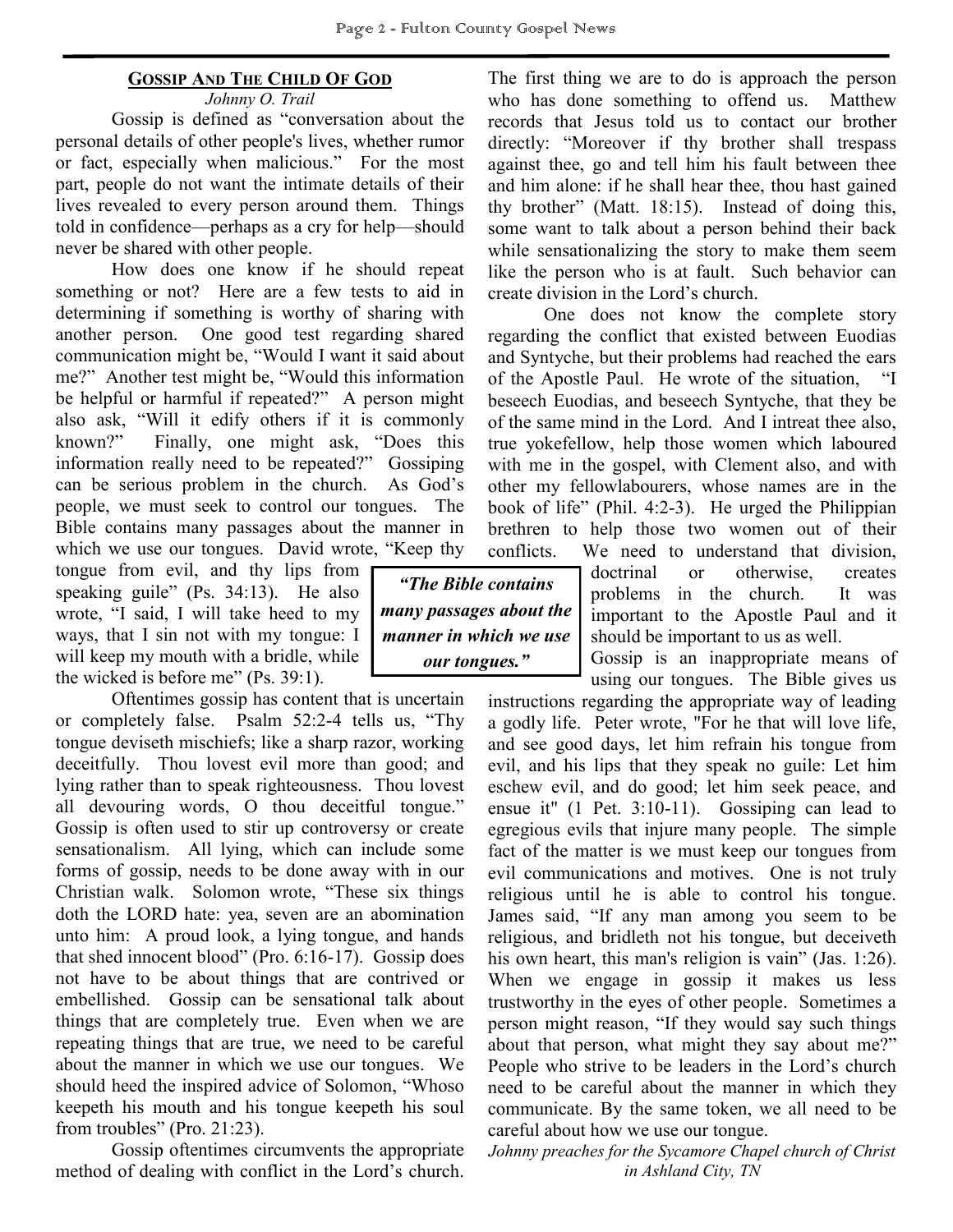## **BROTHERLY LOVE**

#### *Victor M. Eskew*

The church is described in the Bible as the family or "household" of God (Eph. 2:19). In this household, God is the Father, Jesus Christ is the elder brother, and Christians are the children of God. We have experienced the new birth (Jn. 3:3-5). Upon our obedience to the gospel, God adopted us into this heavenly family (Eph. 1:5). To be in this family is a blessing that springs from the love of God (I Jn. 3:1). In this family, Christians are brothers and sisters in Christ. This relationship is supposed to be a loving relationship. Consider Peter's words: "Seeing you have purified your souls in obeying the truth through the Spirit unto unfeign love of the brethren, see that ye love one another with a pure heart fervently" (1 Pet. 1:22). The English phrase "love of the brethren" is one word in the Greek language (*philadelphos*) and is the word from which we get the word "Philadelphia" which means *brotherly love*.

Most of the time when we discuss love, we talk about *agape* love. *Agape* love is the supreme form of love that one can demonstrate for another. It is the love that God demonstrated toward us (I Jn. 4:19). We,

however, do not discuss the subject of brotherly love very often. Brotherly love is mentioned seven times in the New Testament: "Be kindly affectioned one to another with brotherly love" (Rom. 2:10). "But as touching brotherly love ye have

no need that I write unto you: for ye yourselves are taught of God to love one another" (1 Thes. 4:9). "Seeing ye have purified your souls in obeying the truth through the Spirit unto unfeigned love of the brethren, see that ye love one another with a pure heart fervently" (1 Pet. 1:22). "Finally, be ye all of one mind, having compassion one of another, love as brethren, be pitiful, be courteous" (1 Pet. 3:8). "And to godliness brotherly kindness; and to brotherly kindness charity" (2 Pet. 1:7). "Let brotherly love continue" (Heb. 13:1). With this many exhortations for us to show brotherly love among ourselves, it is imperative for us to understand it and practice it. Let's examine this type of love in the remainder of this article.

Brotherly love is simply defined as "fraternal love." Thayer says that it is the "love of brothers and sisters." He also says: "...in the NT love which Christians cherish for each other as brethren." What unites Christians as a family is the precious blood of Christ. The bond that they share should be closer than the ties of human blood. The bond should be closer than the blood that binds races and cultures together. It is a spiritual relationship that excels all others. In this relationship, there is a deep fondness that brothers and sisters share with each other.

The words of First Peter 1:22 set forth three elements of brotherly love. He tells us that brotherly love should be *unfeigned*. Unfeigned means "undissembled, without hypocrisy, sincere." An unfeigned love is the same at all times. It does not display itself one way to a person's face and another way behind the person's back. It does not wish a person well outwardly when in the background one is plotting and scheming the individual's demise.

Second, brotherly love is *pure*. Strong defines the word as "clean." Some people love others out of corrupt motives. They love in order to see what they can get out of another. Their love appears to be genuine, but the heart displaying the actions is corrupt. When the corrupt heart gets what it wants, the love ceases.

Third, brotherly love is *fervent*. The word "fervently" means "intently." It is love that is "on fire." Its warmth and caring can be easily felt by the one loved. The person who is loved will almost think that this love is too much. The one who loves fervently can never love enough and their love just keeps giving and giving and giving.

*"The one who loves fervently can never love enough…"*

Brotherly love is also a love that involves man's affections. In other words, the feelings of man are contained in this love. "Be ye kindly affectioned one to another with brotherly love" (Rom. 12:10). This love hurts for others. This

love rejoices with others. This love has compassion on others. It is a love that will pour out tears on behalf of another. It is not a love that is cold and stand-offish. The person who is loved is drawn toward the deep affections expressed by his brother or sister in Christ.

The importance of brotherly love is found in Second Peter 1. Peter lists brotherly love as one of the Christian graces. "And beside this, giving all diligence, add to your faith virtue; and to virtue knowledge; and to knowledge temperance; and to temperance patience; and to patience godliness; and to godliness brotherly kindness; and to brotherly kindness charity" (2 Pet. 1:5-7). Read Peter's words several times. The blessings of the Christian graces, including brotherly love, are enormous and astounding. The Hebrew penman wrote: "Let brotherly love continue" (Heb. 13:1). Amen! Brotherly love among Christians will help us to heal our divisions. Brotherly love will give us a support system that will always be available to us. Brotherly love will draw those in the world to the body of Christ. The world will truly say: "Look at how they love one another!" Yes, dear brothers and sisters in Christ, LET BROTHERLY LOVE CONTINUE!

*Victor preaches for the Oceanside church of Christ in Jacksonville, FL*